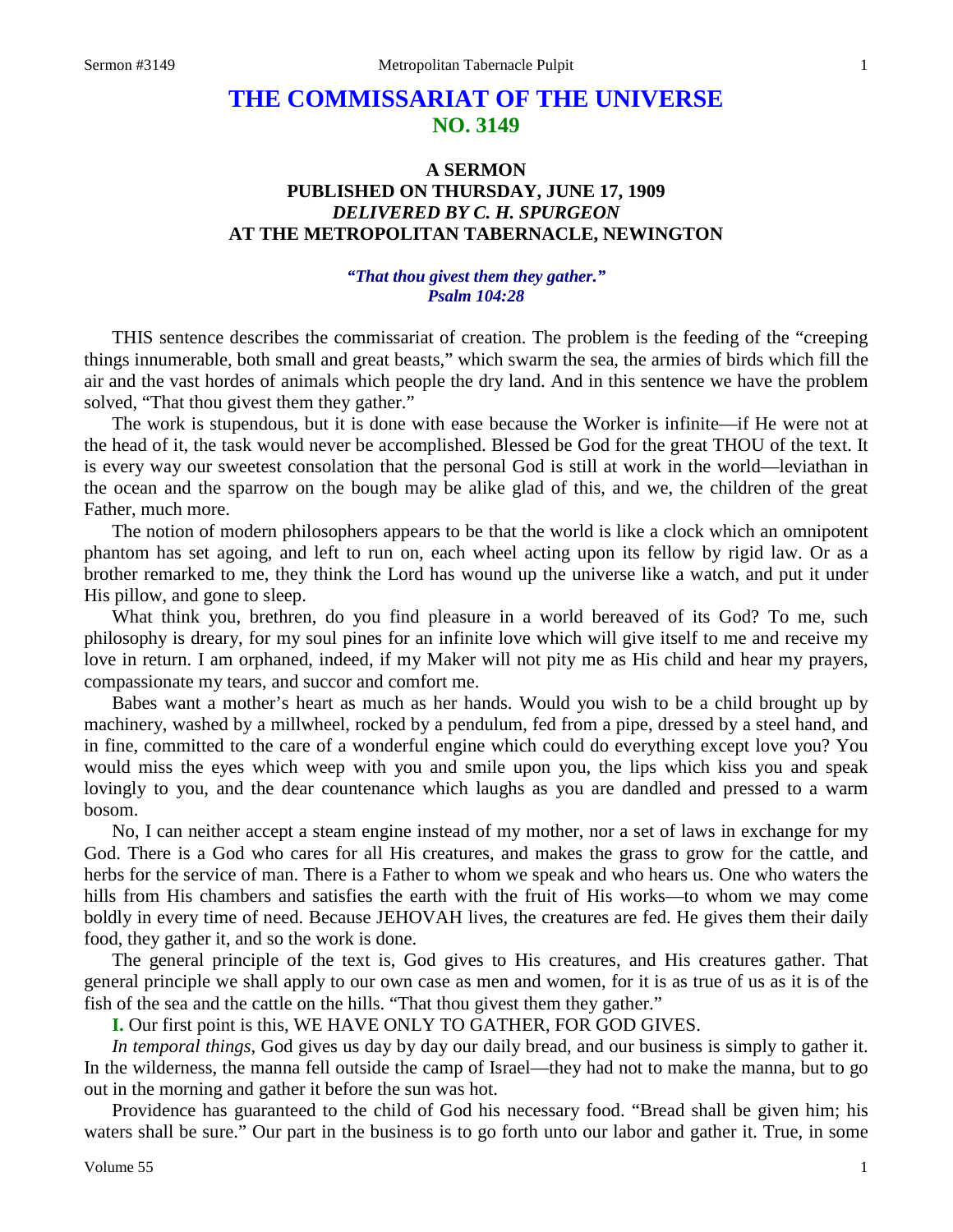cases, needful food is not gathered without excessive labor but this is occasioned by the injustice of man and not by the arrangements of God. And when true religion shall have fully operated upon all classes of mankind, none shall need to toil like slaves. They shall only need to perform such an amount of labor as shall be healthful and endurable. When no man oppresses his fellow, the work of gathering what God gives will be no hardship, but a wholesome exercise. The sweat of labor will then be a blessed medicine.

In this light let us view our worldly business. We are to go forth unto our work and our labor until the evening and to expect that bounteous providence will thus enable us to gather what the Lord Himself bestows. And if by this means He gives us food and raiment, we are to be therewith content. If our faith can see the hand of God in it all, it will be sweet to pick up the manna from the ground and eat it with gratitude, because it tastes of the place from whence it came.

As to *spirituals*, the principle is most emphatically true. We have, in the matter of grace, only to gather what God gives. The natural man thinks that he has to earn divine favor, that he has to purchase the blessings of heaven, but he is in grave error—the soul has only to receive that which Jesus freely gives. Mercy is a gift, salvation is a gift, all covenant blessings are gifts. We need not bring a price in our hands, but come empty-handed and gather what is laid before us, even as the birds gather their food and the cattle on the hills feed on the herbage which freely grows for them.

This is one of the first principles of the Gospel. "Every good gift and every perfect gift is from above, and cometh down from the Father of lights." And it is for us by faith to take our omer and fill it with the angels' food which has fallen all around us, take it into our tent, and there feast, even to the fullest. 'Tis God's part to give, 'tis ours to gather.

Faith's sphere is that of the fleece which absorbs the dew, or the pool which is filled with the rain. Believer, this is the rule in all spiritual things. You are to be a diligent gatherer and to strive after high spiritual attainments, but still remember that your heavenly Father knows what you have need of before you ask Him. These superior blessings are His gifts—and the surest way of obtaining them is to come to Him for them and receive them by faith.

You have not to pluck covenant blessings out of a closed hand—you have only to take from the Lord's open palm what He delights to bestow. For you to be straitened and poor gives no pleasure to Him. Rather will it delight Him to fill you with His favor and to enrich you with all the blessings of His grace.

If the calm quiet spirit of this thought could enter our minds, how happy we should be! We should then sit down at Jesu's feet with Mary and leave Martha to fret alone. Tomorrow morning, before many of our eyes are open, the sun will be rising, and as soon as his first beams salute the earth, the birds of every wing will awaken, and seeing the light, they will begin to sing. But where is your breakfast, little bird? Where is the food for today for the nest full of little ones? The birds do not know, neither are they anxious, but they gather the first seed, or crumb, or worm which they find, and continuing to do so all day long, they are satisfied.

Yes, and when summer is gone, and the long warm days are over, and cold winter sets in, the birds sit and sing on the bare boughs, though frost is on the ground, for they expect that God will give—and all they have to do is to gather. We may learn much from little birds—yes, even from little birds in cages, for if those who keep them should forget to give them seed and water, they must die, must they not?

And yet they sing. They have no great store—perhaps not enough to last them another day—but it does not fret them, neither do they cease their music, and I believe Luther well translated their song when he said that it meant this,

> *"Mortal, cease from care and sorrow! God provideth for the morrow."*

**II.** Secondly, it is certain that WE CAN ONLY GATHER WHAT GOD GIVES.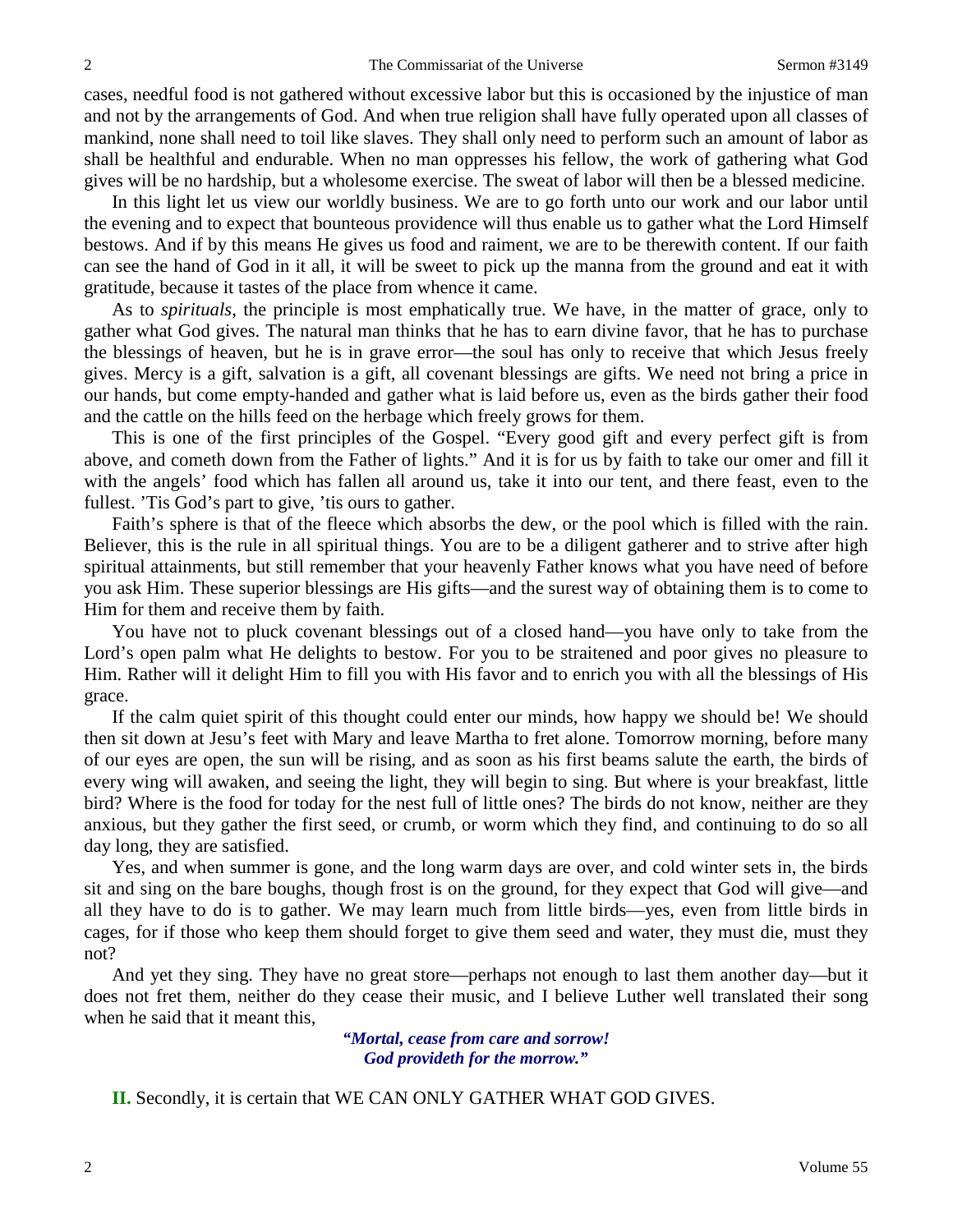However eager we may be, there is the end of the matter. The most diligent bird shall not be able to gather more than the Lord has given it—neither shall the most avaricious and covetous man. "It is vain for you to rise up early, to sit up late, to eat the bread of sorrows: for so he giveth his beloved sleep." "Except the LORD build the house, they labor in vain that build it: except the LORD keep the city, the watchman waketh but in vain."

What God gives you, you will be able to gather. But if you set about to heap up what your avarice lusts after, no blessing will attend it. What a difference is often seen in two men placed in the same position in life, with the same work to do, and very much the same possessions! You see one of them working cheerfully, happy as a king, sweetening his bread with content and joy in the Lord—while the other murmurs and repines, envying those who are richer, and filled with harsh thoughts of God.

What makes the one happy and the other wretched? Truly, only that the one has the grace of God to give him contentment and so is full—and the other has a brutish hunger and greed, and so is left to be his own tormentor. As it is with the poor, so is it with the rich—the heart has more to do with making us happy than our possessions have. He whose soul is full of God, and faith, and contentment, is a truly rich man. The reflection that we can, after all, gather no more than God gives, should make us restful and contented. It teaches us our dependence upon God, and tends to lessen our self-confidence, to moderate our desires, and to abate our cares.

Recollect, dear Christian friends, that *the same remark holds good with regard to spirituals as well as temporals*. You can only gather what the Lord grants you. Before preaching, I was trying to find food for you all and I began to pray for it, because I remembered that I could only gather for you what the Lord my God gave me. If I bring more than that, it will only be chaff of my own, and not good winnowed corn from His garner.

I often need to think of this, for I have to feed a great multitude with spiritual meat almost every day in the week. Where is the poor minister to get the supply from if the Lord does not bring it to him? He waits, therefore, upon his God with humble faith and prayer, expecting that fit matter will be suggested. You also, dear friends, can only obtain, when hearing the Word, what the Holy Spirit gives you. You may hear a thousand sermons, but you will gather nothing that will really quicken or feed your souls unless the Lord gives it to you.

Unless the Spirit of the Lord puts fullness into the Word, all the hearing in the world will be worth nothing. The Holy Ghost must take of the things of Christ and reveal them to the inner man, or you will be surfeited with mere words, or puffed up with human opinions and nothing more. "That thou givest them they gather," and no more.

*So is it when you go out to work for the Lord Jesus Christ among the ungodly*. You will win as many souls as God gives you, but no one will be converted by your own power. When we have reason to believe that the Lord has much people in a city, it gives us much comfort in going there. I always do my best for my congregations, because I feel that they are always picked persons, sent to me by my Master—if there are few, they are more than I can edify if He does not help me. And if there be many, so much the more help will my Lord afford me. I can only gather what the Lord gives. We may plant and we may water too, but God must give the increase. We shall not be a sweet savor unto God, nor a savor of life unto life to any, unless the almighty Spirit of the blessed God shall come forth and work with us.

Should not this lead us to much prayer? No dependence should be placed upon man, or upon the outward form of worship, for the most successful preacher cannot by his own power quicken the dead sinner, or regenerate a depraved soul. The Holy Spirit must be with us or we prophesy in vain. The most laborious reaper in the Lord's harvest cannot gather more sheaves than his Master gives him.

Pray for him, then, that he may not miss his reward. Pray for him that he may be strong for labor, that his sickle may be sharp, his arm vigorous, and his harvest plenteous—that he may bring in a glorious load of sheaves to the garner. As for yourselves, when engaged in any service for God, take heed that you rest not in yourselves, for you can receive nothing unless it be given you from above.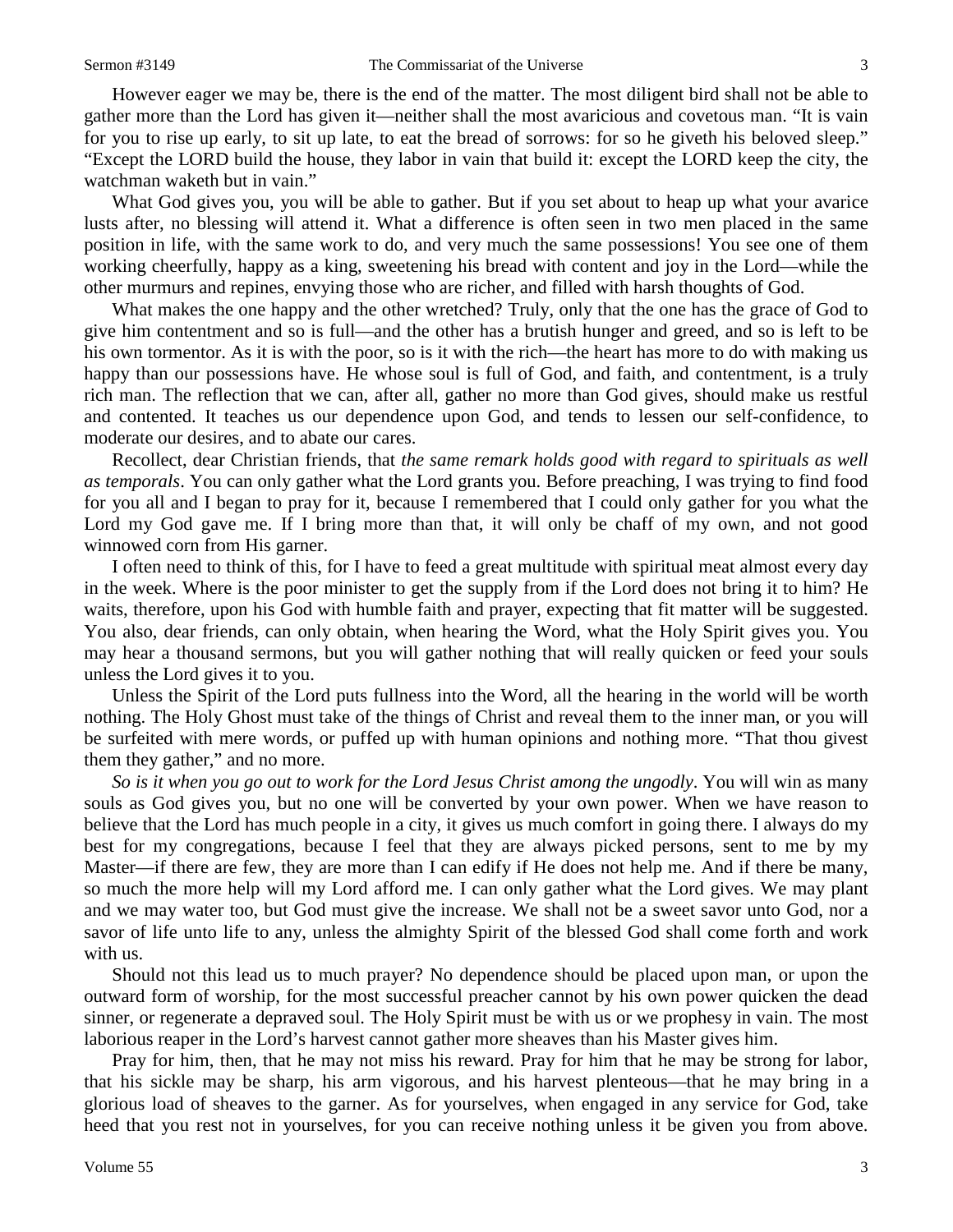Your words will be no better than silence, your thoughts no more than daydreams, and your efforts wasted strength, unless the Lord shall go before you. "Without me ye can do nothing" is a truth you must never forget.

**III.** Observe, thirdly, that WE MUST GATHER WHAT GOD GIVES or else we shall get no good by His bountiful giving.

God feeds the innumerable creeping things, but each creature collects the provender for itself. The huge leviathan receives his vast provision, but he must go plowing through the boundless meadows and gather up the myriads of minute objects which supply his need. The fish must leap up to catch the fly, the swallow must hawk for its food, the young lions must hunt their prey. "That thou givest them they gather."

God has not prepared, in His whole universe, a single corner for an idle being. In no society does the sluggard succeed and it is not desirable that he should. If a man will not work, he ought to die, for he is of no use alive—he is in everybody's way and like a fruitless tree he cumbers the ground. God gives, but if a man will not gather, he deserves to starve.

It is so in business. Everybody knows that we must be diligent there, for "the hand of the diligent maketh rich." The Book of Proverbs deals very hard blows against sluggards, and Christian ministers do well frequently to denounce the great sin of idleness, which is the mother of a huge family of sins. Idleness is a most contemptible vice—it covers a man with rags, fills him with disease, and makes him a ready servant of the devil.

It is a shameful thing that God, "who worketh hitherto," and made us on purpose that we should work, should see us wasting time and strength, and leaving good work unaccomplished. God will not feed you, idle man. His own verdict is, "if he will not work, neither let him eat." If you loaf about and say, "The Lord will provide," he will probably "provide" you a place in the workhouse, if not in the county jail. If the manna falls near him and the lazy man will not take the trouble to gather it, his omer will not be filled by miracle, neither will an angel be sent to carry bread and meat to his table. Up, you sluggard, and gather what the Lord has strewn.

*The law of nature and providence holds good in spiritual things*. "That thou givest them they gather." There is a spirit abroad in the world—not so powerful now, thank God, as it used to be—which talks a great deal about grace and predestination, and therein I rejoice to hear what it has to say. But its inference from those truths is that men are to sit still, to be passive in salvation, and to look upon themselves as so many logs—as if they had no will in the matter, and were never to be called to an account concerning the Gospel which they hear.

Now, this kind of doctrine virtually teaches that what God gives drops into our mouths and we need not gather it at all—the very reverse of the Savior's exhortation to labor for that meat which endures unto everlasting life. Sovereign grace will not take us to heaven by the hair of our heads, or save us in our sleep, whether we will or not.

Such teaching would have been repudiated by the apostles, for it acts like chloroform upon the conscience, and plunges the soul into a deadly lethargy. The fact is, brethren, there is a predestination, and the doctrines of election and effectual grace are true—nor may we deny them. But yet the Lord deals with men as responsible beings, and bids them "strive to enter in at the strait gate," and to "lay hold on eternal life."

Such exhortations are evidently intended for free agents and indicate that our salvation requires energetic action. It would not appear from Scripture that we are to lie dormant and be merely acted upon, for "the kingdom of heaven suffereth violence, and the violent take it by force." Of men as well as of birds it is true, "that thou givest them *they gather*."

God gives you faith, but *you* must believe. God gives you repentance, but *you* must repent. These graces are the work of God, but they are also the acts of man. How often shall we need to remind these brethren that the Holy Ghost does not believe for us? How can He? Is faith to be exercised by proxy? That cannot be.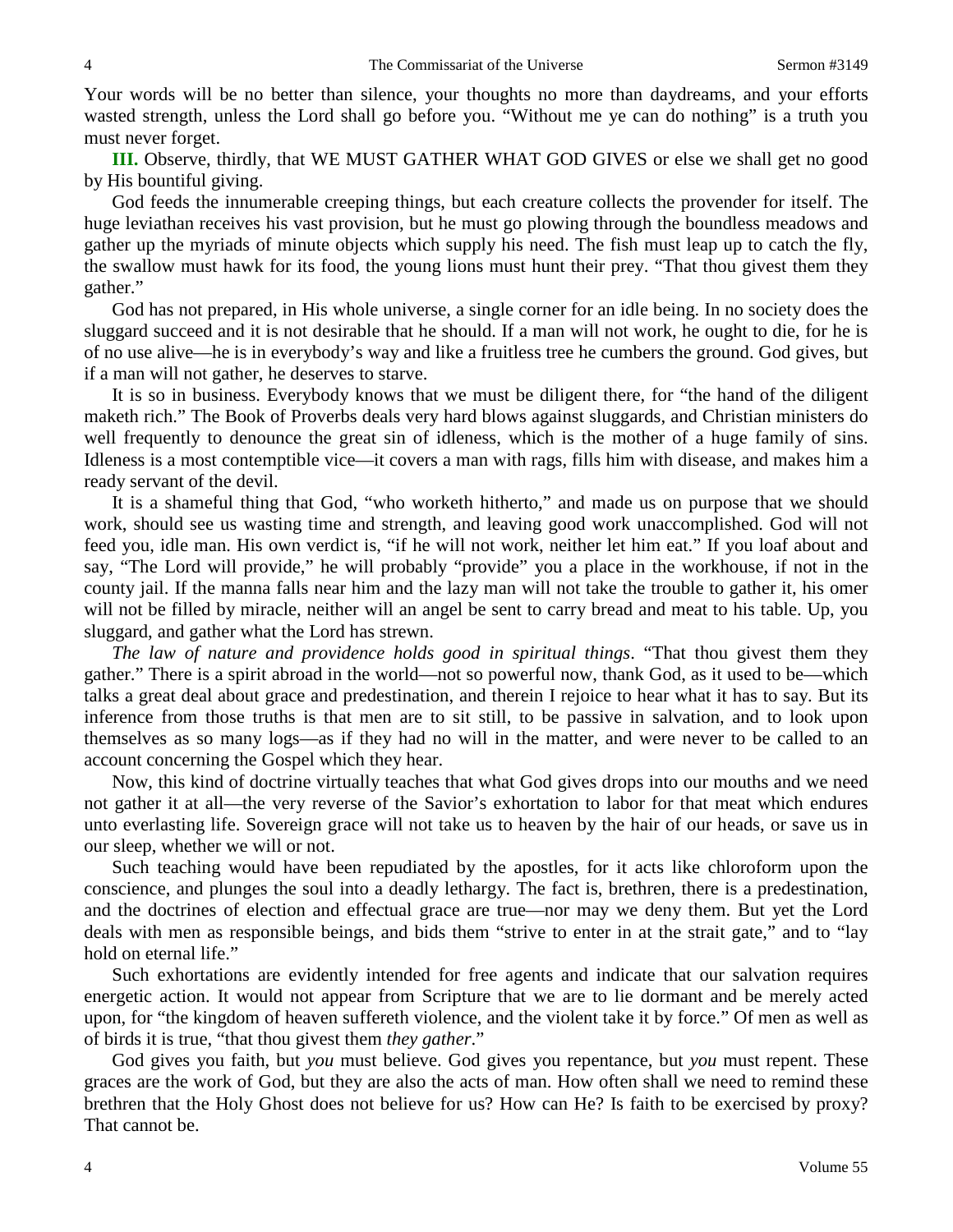Neither does the Holy Ghost repent for us—it is absurd to entertain such a notion. We must ourselves personally believe and repent. If any man does not repent as his own act and deed, his repentance and faith are not such as are spoken of in Scripture, or required by the Gospel. Brethren, we should pray, repent, and believe as much as if all these were wholly our own, but we are bound to give God all the glory of them, because it is only by His grace that we either can or will perform them.

Men must hear the Word, for "faith cometh by hearing." We must believe the Word, for "without faith it is impossible to please God." And we must repent of sin, for if sin is not forsaken, pardon is not given. We must fly to the city of refuge, or the avenger of blood will destroy us. They must escape for their lives to the mountain, or the fire from God will overwhelm us in the city of destruction. "That thou givest them they gather." We *must* gather or we shall not have.

Brethren in Christ, we must not expect spiritual gifts without gathering them. For instance, our souls need food, but we may not expect the Lord to feed us unless we use the means, hear or read His Word, attend to private devotion, and the like. These are channels of grace to us and woe be to us if we neglect them.

If you saw your friend so emaciated that you could count his bones—and so weak that he could scarcely stand—you would inquire what had reduced him so much, for he used to be a strong hearty man. You say to him, "My dear friend, what can be the matter with you?" You expect him to tell you of some mysterious disease. But no, his tale is far more simple—he confesses that he does not eat, that he has given up having regular meals and very seldom takes an ounce of nourishment. You quite understand his feebleness and decline—he is injuring his constitution by denying it nutriment.

Now, when a Christian complains that he is full of doubts and fears, and has no joy in the Lord as he used to have, and no enjoyment in prayer or labor for Jesus—if you find out that he neglects all weeknight services, never goes to the prayer meeting, reads anything rather than his Bible, and has no time for meditation, you need not inquire further into his spiritual malady.

The man does not gather what God provides. He lets the manna lie outside the camp and allows the water from the rock to flow untasted, and he must not be astonished that his soul is not in a right condition. Christians will find that if they neglect the assembling of themselves together, as the manner of some is, and if they forget to wait upon the Lord, and so renew their strength, they will fall into a miserable, weak, low condition—and their souls will be full of doubts, cares, and anxieties such as they never would have known if they had walked nearer to God and maintained intimate communion with the Savior.

As it is with ourselves *so is it with us in reference to others*. God will give us souls if we pray for them, but we must seek after them. When the Lord calls a man to speak in His name, He intends to give him some success, but he must be on the watch to gather it. Some ministers have preached the Gospel long, but have never seen much fruit, because they never tried to gather it—they have had no meetings for inquirers, nor encouraged the young converts to come to them for help. What God has given them, they have not gathered.

Many professors are always wishing that the church would increase—they would like to see an aggressive work carried on against the world—why do they not set about it? Why stand they gazing up into heaven? Do they expect to see souls converted without means? Dear brethren, it will not do for us to get silly notions into our heads. Up to this day God has been pleased to use instrumentality and until the second advent He will continue to do so.

When the Lord descends from heaven, it will be time enough for us to talk of what He will then do—but till He comes, let us continue to gather the souls He gives us. We are not in such great need of conferences about how to win souls as of men who will do it. I vote for less talk and more work. We cannot have too much prayer, but we certainly need more effort.

The Lord said to Moses, "Wherefore criest thou unto me? speak unto the children of Israel, that they *go forward*!" We cry, "Awake, awake, O arm of the Lord!" and the Lord replies, "Awake, awake, put on your strength, O Zion!" God is awake enough—the arousing is needed by us. We have been praying for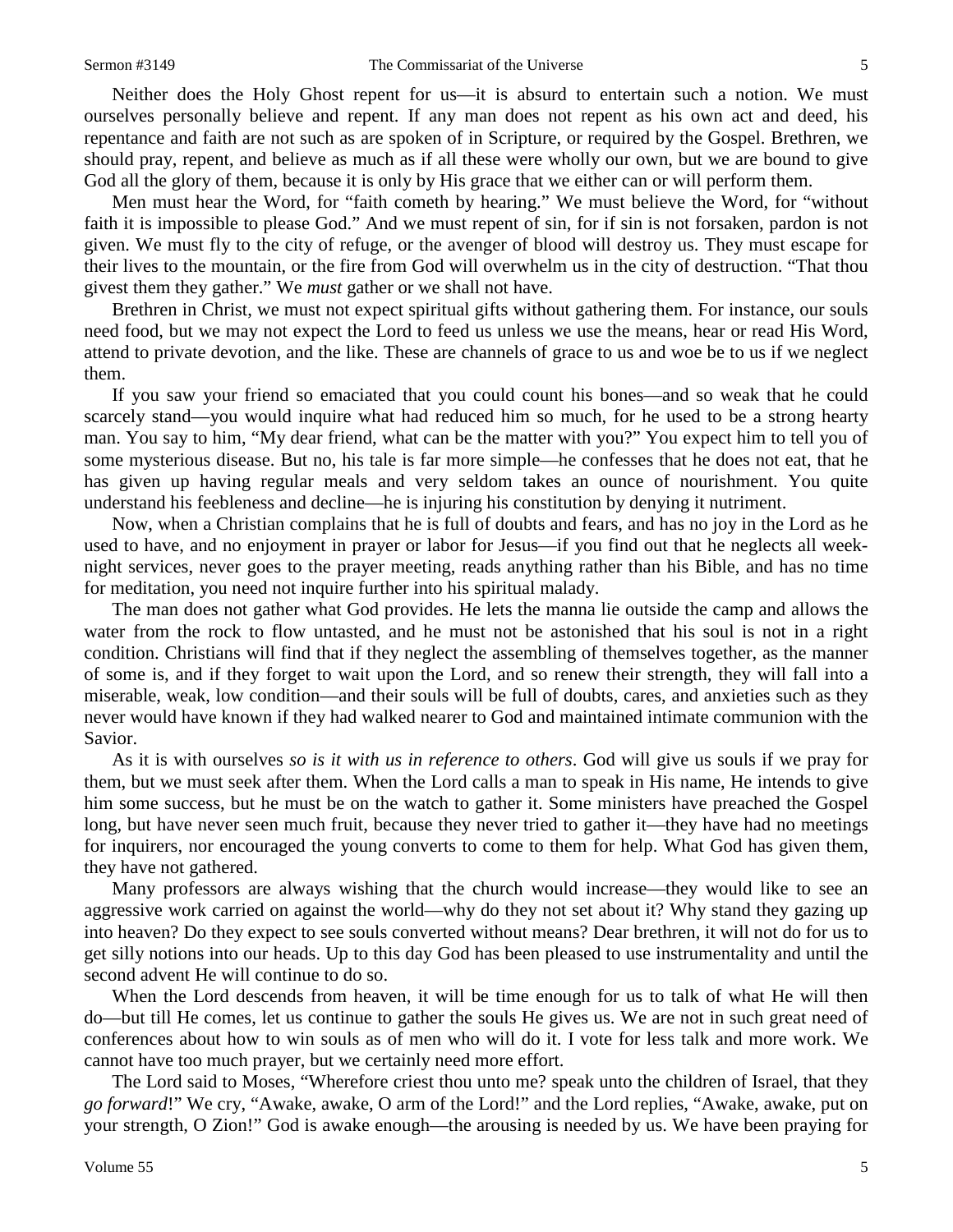His Spirit, and rightly enough, but the Spirit of God is never backward—we are straitened in ourselves. He would use us if we were vessels fit for His use. Oh, that we would yield ourselves fully to the Spirit of God, to be borne whichever way He wills, even as the clouds are driven by the wind. Then He would draw and we would run—He would give and we would gather.

**IV.** The fourth turn of the text gives us the sweet thought that WE MAY GATHER WHAT HE GIVES. We have divine permission to enjoy freely what the Lord bestows.

Poor sinner, whatever the Lord has given in His Gospel to sinners, you may freely gather. When the manna fell in the wilderness, no guards were appointed to keep off the people. No inquiry was made as to the character or experience of those who came to gather it. There it was and no one was denied. Over the heads of the people might have sounded the words, "Whosoever will, let him come and take of the manna freely."

Tests and qualifications there were none and yet the special design was the feeding of Israel. No discriminating Rabbi cried out, "You must not come unless you feel a law-work within and are sensible sinners." Not a word of the sort was whispered. And the Lord has appointed no one to keep sinners away from the water of life, but He has chosen many to bid poor souls draw near and drink, and the Holy Ghost Himself puts forth His power to draw men to it. Jesus says, "Him that cometh to me I will in no wise cast out." And I, for one, have no commission to discourage any, nor will I.

What He gives you, you may gather. The little birds ask no questions as to whether they may enjoy the seeds or the worms—they see the food and take it boldly—so, sinners, it is not for you to raise difficulties about the mercy of God. Whosoever believes on the Lord Jesus Christ shall be saved and that *whosoever* is a wide word.

You need not say, "I do not know whether I am elected." Neither can I tell you, nor can any other man. "The Lord knoweth them that are his," and none of us know anything about it, except as far as His Spirit teaches us that we ourselves are His. Your thoughts should run in another direction—Christ Jesus came to save sinners—are you a sinner? "Whosoever will, let him come." Are you willing? Then come along with you and quibble no longer.

God does not guard His great garden of grace as men protect their little patches of ground, wherein they hang up old garments or dead crows to keep the birds away. The Lord gives freely and upbraids not. Certain preachers hang up the dead black crow of their own morbid experience to scare away poor sinners from coming to simple faith in Jesus, but the Lord has no scarecrows in His garden.

Do but come, you blackest of sinners, and He will receive you. The strangest bird, with speckled wing, may freely gather what mercy gives. Whatever is preached in the Gospel as the object of faith, everyone that believes may have. Whatever is promised to repentance, everyone that repents may have. And whatever is promised to coming to Christ, everyone that comes to Christ shall have.

"That thou givest them they gather," for God gives it to be gathered. He gave the manna on purpose for it to be eaten. He would not have sent bread from heaven if men had not wanted it and if He had not meant to feed them. Grace must have been meant for sinners—it will suit no other persons. If I have a hard heart, the Spirit of God can soften it—why should He not do so?

Here is a foul sinner and yonder is a fountain filled with blood which cleanses completely—why should he not wash? What was Christ meant for but to be a Savior? And if He be a Savior, why should He not save *me*? Surely, when I am thirsty, and I see the water springing up before me, I may as well drink.

Sinner, there is a spring open here by the grace of our Lord Jesus, and you have come this way, and therefore I suggest to you, and I pray the Spirit of God also to suggest it to you, that between the fountain and the thirsty soul there ought to be a connection at once begun. God invites you, your need constrains you, may His Spirit draw you—for even now what He has given you may gather!

**V.** The last thought is, GOD WILL ALWAYS GIVE US SOMETHING TO GATHER.

It is written, "The Lord will provide." The other day, as I walked on a common, I picked up a dead sparrow. Going a little further, I found another. And my friend said to me, "I have found another." And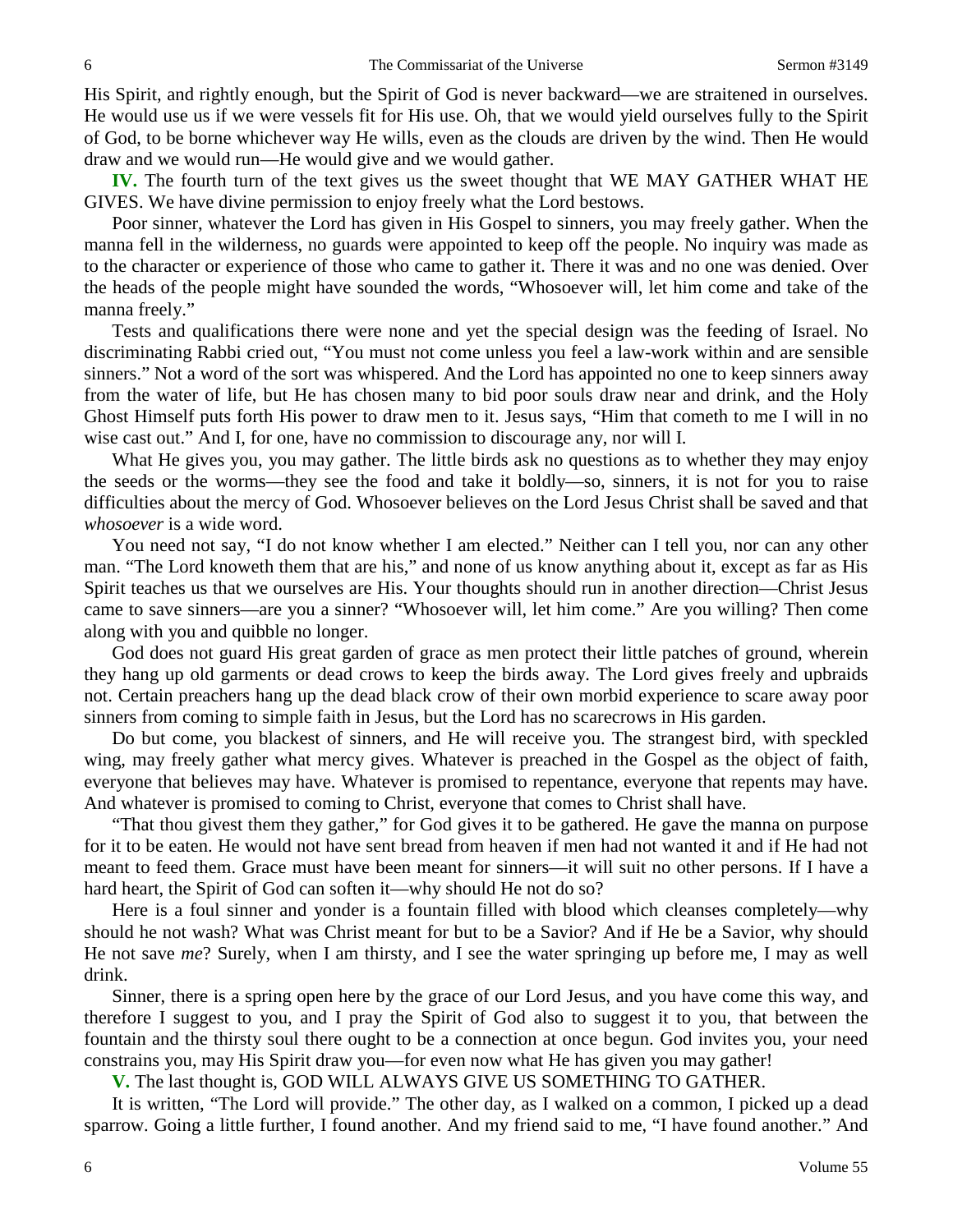he remarked, "It must have been a bad season; these birds must have been starved." "No, no," I said, "you are not going to pick up dead sparrows killed by the weather. That cottager, over the hedge, has some rows of young peas, and he keeps a gun." Men kill the birds—God does not starve them.

Brother, *if you are under the guardian care of God you shall not want*. If you are your own shepherd, you will probably stray into very lean pastures one of these days, but if the Lord is your Shepherd, you shall not want. He will make you to lie down in green pastures. "The young lions do lack and suffer hunger," for they try to take care of themselves. "But they that seek the LORD," although they are often very simple-minded people and easily imposed upon, "shall not want any good thing," for God will take care of them.

I have often noticed how wonderfully poor widows manage to live and struggle through with large families. When they were dependent upon their husbands, they were often badly off. And when their husbands died, it seemed as if they must starve. But if they are Christian women, they look to God, and God becomes their Husband—and He is a far better Husband than the man they have lost.

When God takes the children in hand, and becomes their Father, they cannot lack. Help is raised up in unexpected quarters and they are provided for—they can scarcely tell how. If, in providence, we have learned to live by faith in God, we may be sure that He will not fail us. "The LORD will not suffer the soul of the righteous to famish."

*Thus is it also in spiritual things*. If you are willing to gather, God will always give. Go to the Bible and say, "Lord, give me a promise," and you will find one suitable to your case. Go and hear His servants whom He has sent. Go with hearts ready to receive the Word and you will not return empty. The Lord will make us speak to your case as much as if we knew all about you. Bring your largest vessel with you and the Lord will fill it to the brim. Never does a believer open his mouth wide but the Lord fills it. Be you ready to gather and you may be right well assured that the divine fullness will never cease to supply your need.

Thus, from a very simple text, we have had our lesson. Go home and feed upon what you have gathered—and take care to bless the name of the Lord.

## **EXPOSITION BY C. H. SPURGEON**

#### *PSALM 34*

The title of this Psalm is, "A Psalm of David, when he changed his behavior before Abimelech (or Achish); who drove him away, and he departed." It relates to a sad scene in David's life when he had to feign madness in order to escape from his enemies. But I notice that, although the fact is recorded, yet David does not dwell upon it in the Psalm. He had acted as a fool or a madman, but he was not fool enough, or mad enough, to glory in his shame.

I have heard some men, whose past lives have been very disgraceful, who, after their professed conversion, have seemed to make a boast of their sin. David does not do that, nor will any other rightminded person. Let us always be ashamed of our sin, even while we magnify the grace of God which has saved us from it. Though we may feel that it is needful to mention it in order to encourage others to hope in the mercy of God, yet we must take care that we never even seem to dwell upon it with any kind of gusto. Thus the Psalm begins—

## **Verse 1.** *I will bless the LORD at all times:*

"Whether the times are dark or light, whether I feel well or ill, whether the Lord deals with me graciously or severely, I will bless Him at all times."

#### **1.** *His praise shall continually be in my mouth.*

What a blessed mouthful! If we could but carry out this resolve of David, we should not find so much fault with others as we often do. We shall have little or no opportunity for grumbling and murmuring if praise to JEHOVAH shall continually be in our mouth.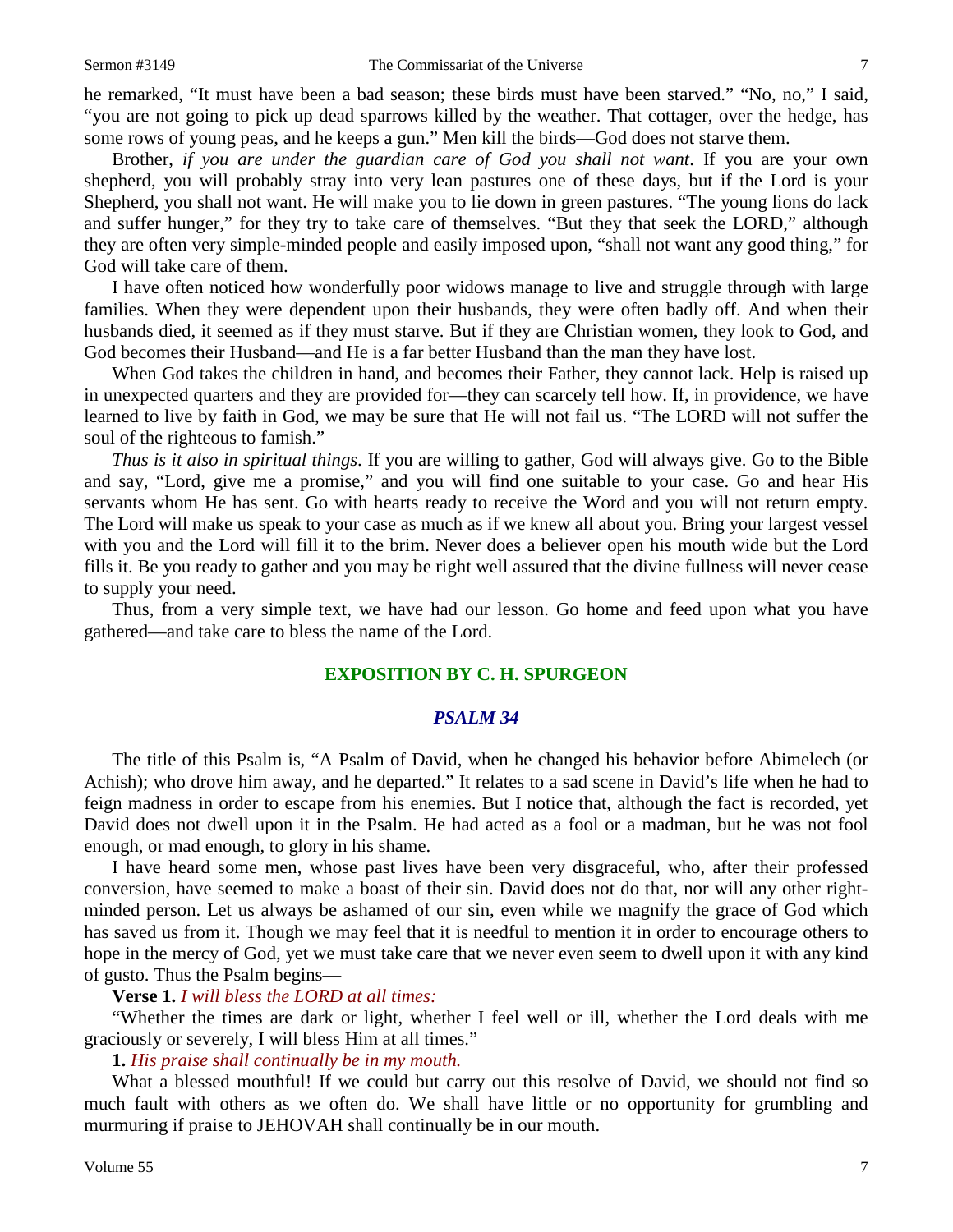#### **2.** *My soul shall make her boast in the LORD:*

All men are more or less given to boasting, but it seems to be especially characteristic of Englishmen and Americans. Well, there is a right way of boasting. If you can truly say, "My soul shall make her boast in the LORD," you may boast away as much as you like.

**2.** *The humble shall hear thereof, and be glad.*

Any other kind of boasting makes humble people sad, but when we boast in the Lord, the more we boast the more the humble rejoice.

**3.** *O magnify the LORD with me, and let us exalt his name together.*

Let each one of us throw his stone upon the mound to make the heap as high as possible, for everyone has some peculiar cause for gratitude and thanksgiving.

**4.** *I sought the LORD, and he heard me, and delivered me from all my fears.*

It was a very poor way of seeking the Lord when he had got into the hand of the Philistines and was planning in his own mind a disgraceful way of escaping from them. It was not that calm quiet calling upon God that one would have liked to see in David. Still, God heard him and that makes the deliverance all the more wonderful.

**5.** *They looked unto him,* [See sermon #195, Looking Unto Jesus]

"All these people that have come at my call to join me in praising the Lord, 'They looked unto Him,'"

**5.** *And were lightened: and their faces were not ashamed.*

No, not one of them. If they looked to God, light shone from God upon their faces and their faces glowed with the holy radiance, so they had no reason to be ashamed.

**6-7.** *This poor man cried,* [See sermon #2193, A Poor Man's Cry—and What Came of It] *and the LORD heard him, and saved him out of all his troubles. The angel of the LORD encampeth round about them that fear Him, and delivereth them*.

David's deliverance had been so special that he could not help feeling that some special deliverer had been employed on his behalf, "the angel of the LORD" had been sent to his help. Then David, why did you act like a madman? Ah! that was through his want of faith, yet even want of faith must not make us rob God of His glory. What though we were unbelieving, He was faithful. Therefore let us give Him His due meed of praise. Let us try to blot out the remembrance of our own weakness with our tears, but let us not erase the memory of God's loving kindness to us.

**8.** *O taste and see that the LORD is good: blessed is the man that trusteth in him.*

You may not only believe that God is good, but it may become a matter of experience with you, "O taste and see that the LORD is good." You cannot see the goodness of God to perfection without tasting it, so use the sense of taste as well as that of sight. Some people want first to see, and then to taste, but David says, "Taste and see."

**9-10.** *O fear the LORD, ye his saints: for there is no want to them that fear him. The young lions do lack,*

They are strong, cunning, ravenous, yet they "do lack,"

**10.** *And suffer hunger:*

They try to take care of themselves and therefore they get badly taken care of.

**10.** *But they that seek the LORD shall not want any good thing.* [See sermon #65, Lions Lacking—But the Children Satisfied]

When God takes care of us, we are well taken care of, though we are not lions, but sheep—for we have a Shepherd, and the lions have not—so we "shall not want any good thing."

**11.** *Come, ye children, hearken unto me: I will teach you the fear of the LORD.*

I should not wonder but that, when David played the madman, and scribbled on the doors of the gate, the children in the streets gathered round him and mocked him. Wherever we have done harm to any, let us try to do them good. So did David—he sought to gather the children about his knees and to talk to them, "Come, ye children."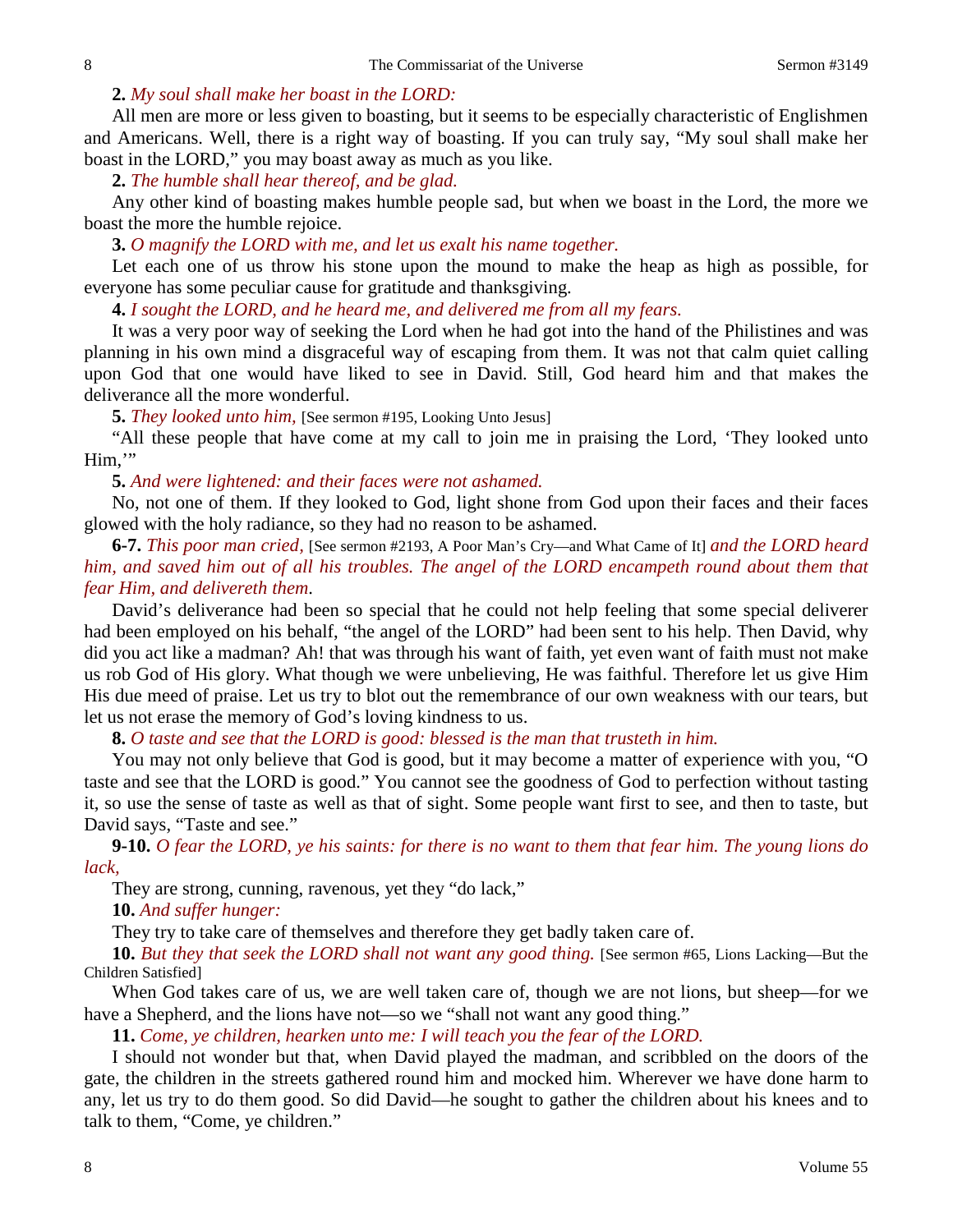He does not begin by saying, "Stand off, ye children." There would be no teaching them in that way. You must seek to draw them to yourselves if you would draw them to your Lord. "Come, ye children, hearken unto me: I will teach you the fear of the LORD." Though David had been anointed king, he remained a teacher of children. And the highest honor we can have is, for Christ's sake, to teach the little ones. Children love bright, happy teaching—they naturally desire life and happiness—so David begins.

**12-13.** *What man is he that desireth life, and loveth many days, that he may see good? Keep thy tongue from evil, and thy lips from speaking guile.* 

Children's tongues are very active and they need to be reminded that their tongues must be sanctified, or they will say what is evil. David had both spoken and acted with guile at the court of Achish, so he particularly dwelt upon that matter. "Depart from evil"—run away from it—not merely do not do it, but get away from it. "Depart from evil, and do good."

**14.** *The eyes of the LORD are upon the righteous,*

He does not merely give a glance at them now and then, but His eyes rest on them, He is always watching them.

**15.** *And his ears are open unto their cry.* 

The translators put in the words, "are open," but they were not needed.

**16.** *The face of the LORD is against them that do evil,*

You know what we mean when we say, "I set my face against it." So God sets His face against the wicked. Note how near both the righteous and the wicked are to an observing God. In the first case, His eyes are upon the righteous. In the second, His face "is against them that do evil,"

**16.** *To cut off the remembrance of them from the earth.*

He will stamp them out as men do with fire. He will not even let them be remembered—He will take means to ensure that their unholy example shall die with them.

**17.** *The righteous cry, and the LORD heareth, and delivereth them out of all their troubles.*

That is something to teach the children—teach them from your own experience that God does hear and answer prayer. Teach them to pray to God always and to believe that prayer has real and beneficial results. "The Lord heareth, and delivereth them out of all their troubles."

**18.** *The LORD is nigh unto them that are of a broken heart; and saveth such as be of a contrite spirit.*

We often hear of people who die of a broken heart, but here we read about people who live with a broken heart. And it is the best way of living, too—with a heart that is broken for sin and broken from sin—a heart that in every portion of it feels the power of God.

**19.** *Many are the afflictions of the righteous:*

Do not tell the children that the good are always happy, and that the good escape trial, because you will deceive them if you do. "Many are the afflictions of the righteous"—the happiness, the glory, the heaven of the righteous is not here, but hereafter. "Many are the afflictions of the righteous:"

**19.** *But—*

Blessed, "but."

**19.** *The LORD delivereth him out of them all.*

Not only out of some of them, but "out of them all." The righteous do not get out of them by their own power, but the Lord delivereth them—they have a divine Helper.

**20.** *He keepeth all his bones; not one of them is broken.*

The righteous may have skin wounds and flesh wounds, but they shall not suffer any real hurt. God will not let His people be so injured as to be incapable of holiness. There shall be no bone-breaking in Christ's mystical body, even as not one of the bones of Christ was broken.

**21.** *Evil shall slay the wicked:*

Sin itself shall slaughter them.

**21-22.** *And they that hate the righteous shall be desolate. The LORD redeemeth the soul of his servants: and none of them that trust in him shall be desolate.*